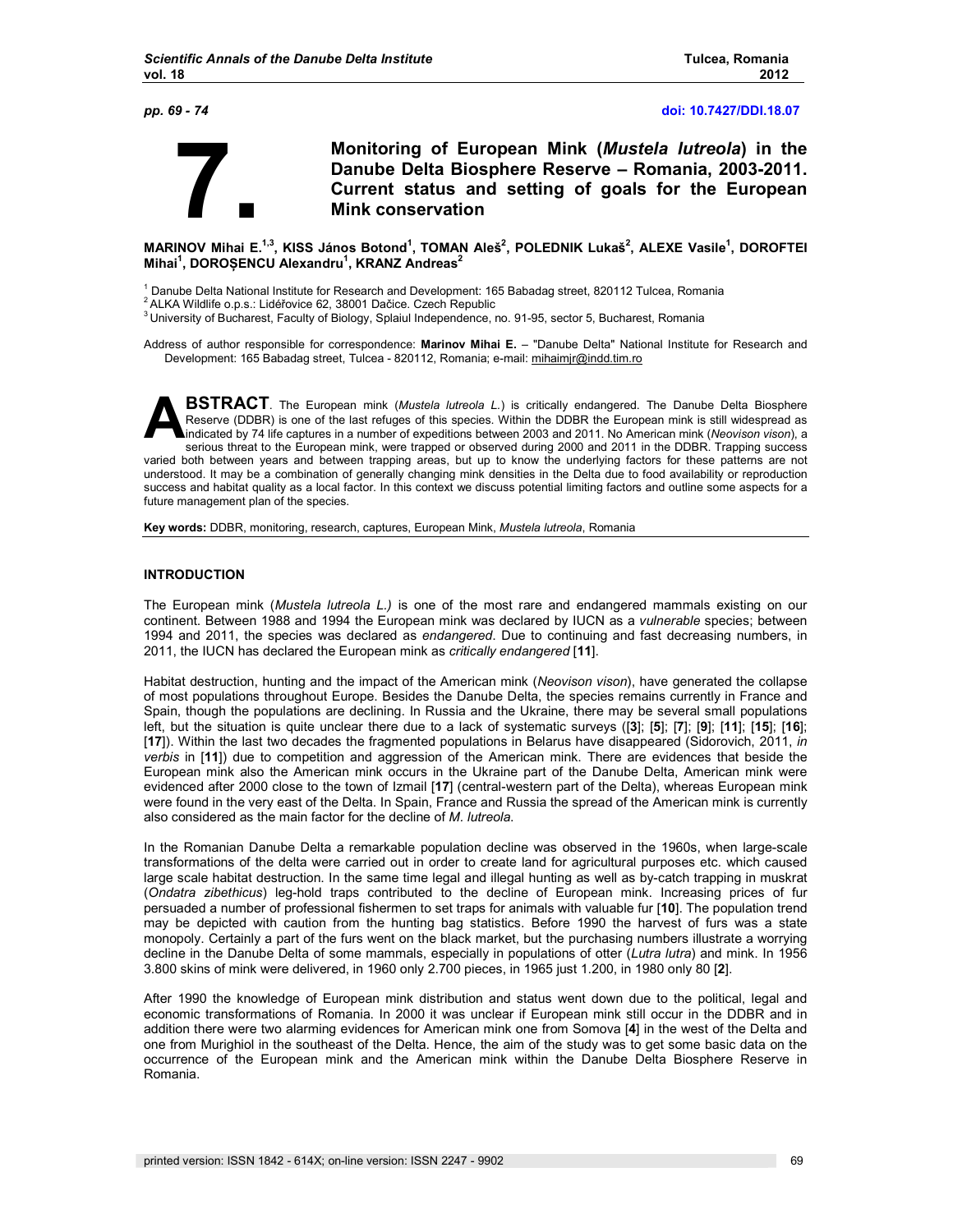#### **MATERIAL AND METHODS**

Due to the fact that it is not possible to distinguish European and American mink by scats and tracks, life trapping was considered essential to identify the species by their remarkable fur color pattern around the mouth. European mink have a white patch which expands to the upper lip, whereas the white patch of the American mink is always restricted to the lower lip and throat and may even be very small or absent. In the last years mink could also visually be observed. Since the life trapping monitoring from 2003 until 2009 indicated just the presence of European, but no American mink within the DDBR, visual observations as well as finding of tracks and excrements were collected from 2009 onwards.

After some searching for tracks and scats in 2000, 2001 and 2002 [8], life trapping started in late February 2003. The end of February and March are considered as the best time for monitoring through life trapping. Mink get more active due to the mating season and food is still scarce before frogs become active. Except the year 2009, catching expeditions took place each year, usually in March.

The traps used to capture are selective, according to Bern Convention's demands. Their dimension is 50 x 16 x 16 cm and are single door cage traps (**Fig. 1**), baited with sardines in vegetable oil (from tins of Moroccan origin). This kind of bait was successfully used previously also in France and Spain. Normally traps were checked in the morning, but in 2010 traps were checked due to high diurnal activity in the morning and evening. The captured animals (**Fig. 2**) weren't anesthetized, but placed in cotton bags, where they were weighed, photographed and sexed. In 2010, when the population density was obviously very high, hair was cut from the tail's tip in order to identify them in the case of recapture. In addition hair samples were taken for genetic analysis [**12**]. The handling of captured mink lasted between 2-4 minutes; the mink were released at the capture place. Trapping was carried out with up to 41 traps, in different zones within DDBR.



**Fig. 1.** Selective traps used to capture European Mink in the Danube Delta

# **RESULTS AND DISCUSSIONS**

#### **Distribution**

According to the results from trapping and visual observations the European mink may still be considered to occur in most parts of Danube Delta Biosphere Reserve. In some areas no mink were proven, but it remains unclear if this was due to the absence of the species there or failure to prove their presence. Year to year trapping results indicate significant changes in population densities. In addition there are obviously differences in mink numbers due to habitat differences.

In total, 74 mink were captured from 2003 to 2011 (**Fig. 3** and **Table 1**): 2003 – 28 mink; 2004 – 7 mink; 2005 – 0 mink; 2006 – 2 mink; 2007 – 6 mink; 2008 – 2 mink; 2010 – 25 mink; 2011 – 4 mink. No capturing expedition was carried aut in 2009. In 2010 two individuals were recaptured, one with a displacement of about 1 km - (capture at the beginning of Dovnica Channel, respectively recapture at Ciamurlia enclosure - and one with capture and recapture in the same place, Ghermandi Channel).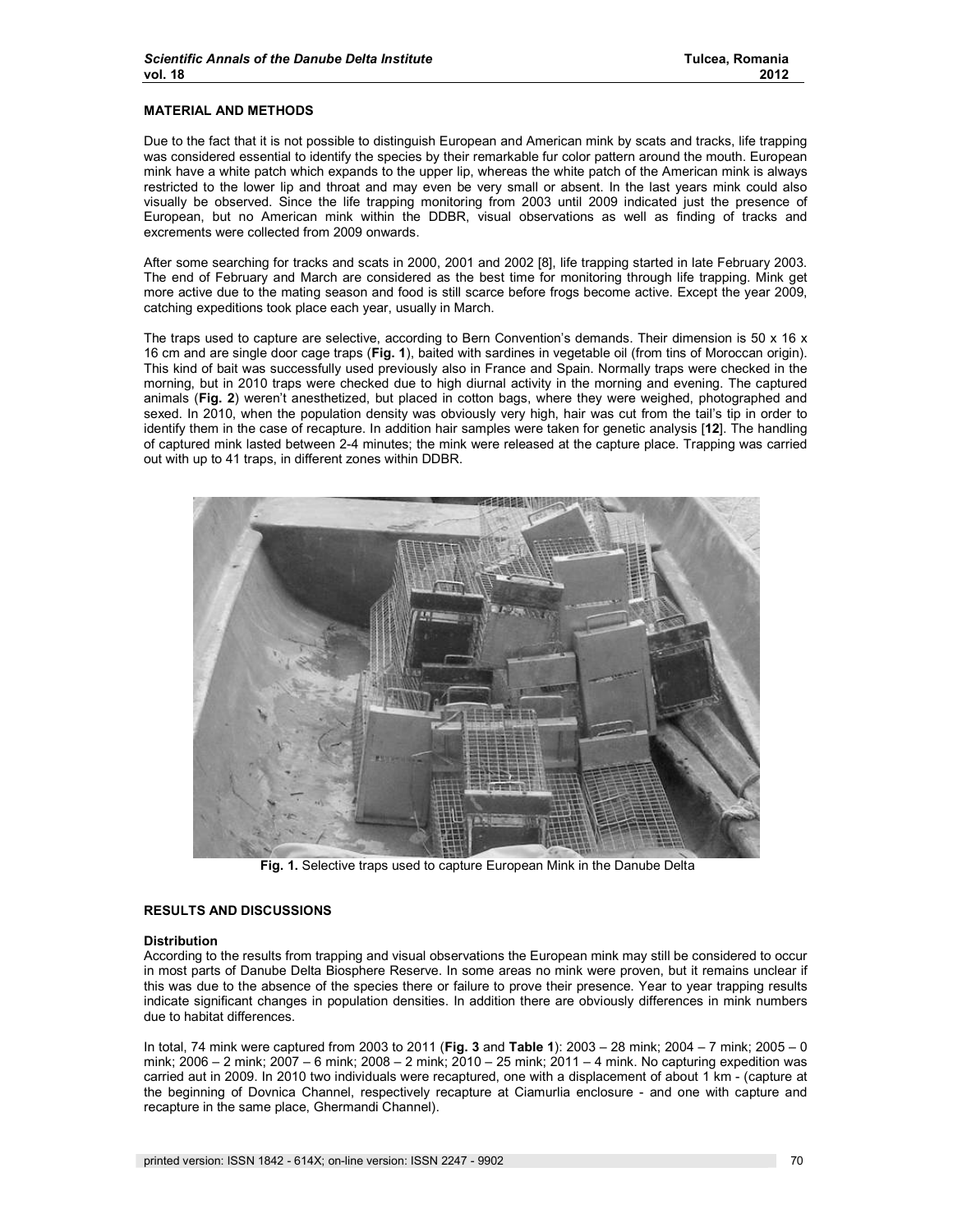

**Fig. 2.** European Mink captured in March 2010 at Crasnicol Channel, Danube Delta



**Fig. 3.** The monitoring through capturing (2003-2011) and minks observation within DDBR (2009-2011)

## **Habitat**

A review of the European mink remaining habitats shows a high heterogeneity as well as a high adaptability. In France, the European mink is found mainly along the forests of some small water courses [**11**]. In Spain ([**1**]; [**14**]) European mink are observed near small rivers and medium as the superior course of Ebro (width of 40 meters) or Ega (width of 10 meters). These areas are surrounded by agricultural land. In Russia and the adjacent area of Belarus, the European mink are respectively were found in the vicinity of lakes of glacial origin and near small and medium rivers, mainly in wooded areas [**15**]. In Danube Delta, mink are found predominantly in aquatic and reed ecosystems [**8**]. As a result of the recent research, we found mink also close to human settlements, on the Danube's stone dikes, dams of fishponds as well as in other areas visited frequently and modified by man.

## **Limiting factors**

Limiting factors may act in two ways: either by increased mortality or by decreased natality. Up to now it was not possible to study those factors in the Danube Delta; however it may be worthwhile to discuss here some general aspects under special considerations of the Danube Delta.

Natality is influenced by the condition of the female which itself depends on food. Any factors which may affect the food base will cause changes in the number of born cubs. In addition breeding attempts between European and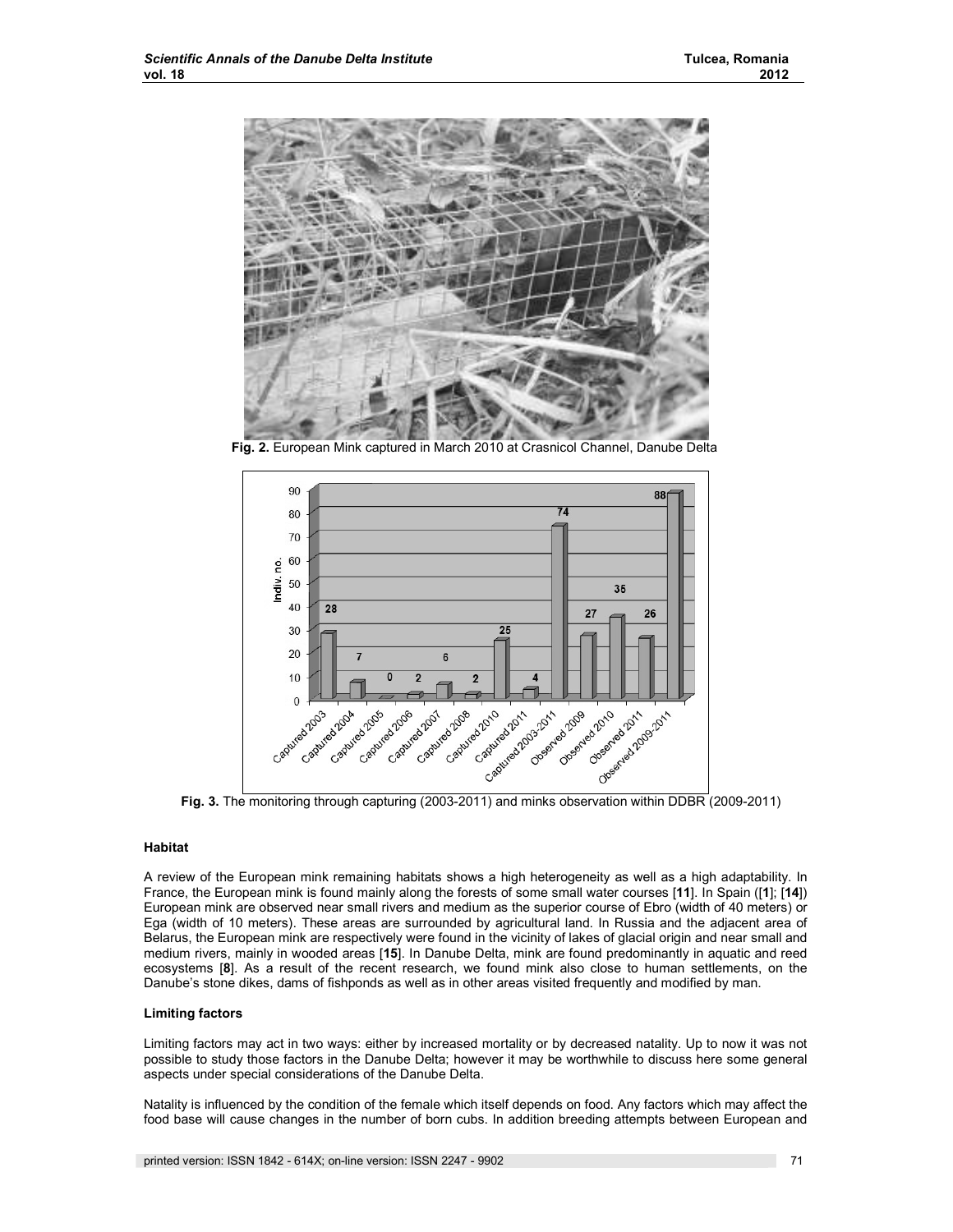American mink have fatal results: The two species cannot produce viable offspring, but any breeding attempt of a male American mink will block the European female for a particular year. Another problem may be caused by the polecat *Mustela putorius*. This species is closely related to the European mink and they may produce viable offspring. In case of very low mink densities breeding with polecat was observed and this may then turn out to accelerate the demise of the mink [**5**]. However, up to now there are no signs of American mink or polecat populations within the DDBR. Another aspect which may affect natality derives from chemical compounds which reduce fertility. Polychlorinated biphenyls (PCBs) accumulated to a certain level in the body are known to cause reproduction failure in mammals which are piscivorous. This was proven for the American mink and seals and is believed to be a main reason for the European wide decline of otters in the  $20<sup>th</sup>$  century. Besides PCBs there are other chemical substances which may have such or similar effects on European mink too. The Danube Delta may be prone to such pollutants, because it accumulates pollutants from the entire Danube river basement.

Mortality is generally high within the first months of life, and then it decreases, but will again increase once an animal has passed the zenith of life. Fresh born mink up to independence form their mothers (late summer) are especially vulnerable to any kind of predation. In this respect wild boar and feral pig populations are of concern. They are wide spread and numerous in the Danube Delta. The same is true for feral dogs and cats which are also wide spread and may suffer from hunger and thus are searching for any kind of food in their range. Besides these threats, raccoon dogs (*Nyctereutes procyonoides*) do occur in sometimes high numbers in the Delta. It is not known if this nonnative carnivore from Eastern Asia may affect mink here or elsewhere. In theory raising water levels in the Delta may also kill young mink. The extant of such occasions will depend on the experience of the mother when selecting a natal place. Up to know we have no data which would indicate good or bad mink years due to special flood conditions in the Danube Delta. In contrary, the survival of European mink in the Danube Delta may be taken as an indication that they are very well adapted to this habitat including water level changes. Once mink become independent from their mothers mortality may still be much higher than amongst adult mink. This is due to a lack of experience in context of predators and the acquisition of food. Mink of any age are exposed to be killed by humans. Nowadays the mink is protected by law in Romania, but they may be killed as a by-catch. This may happen when mink enter muskrat traps or when they enter fish traps. Fykes are commonly used throughout the Delta and are a believed to be a serious threat both for otters and mink. The extent of bycatch and mink mortality is however not known. A lack of available food is generally considered as a limiting factor in ecology. Unfortunately the diet of mink in the Danube Delta is not well studied. Preliminary diet studies indicate a dominance of fish. This would be in striking contrast to other studies in Western Europe and Belarus and Russia, where *M. lutreola* is specialized on amphibians. However, the mink may be affected by changing prey populations respectively their availability which may be restricted e.g. due to ice cover. In addition to restricted food, disturbance may have similar effects. In the last two decades tourism quickly developed within the Danube Delta and a significant amount of bank lines are covered 24 hours a day for months by recreational anglers. Their presence and the increasing use of noisy high speed boats may prevent European mink from feeding in some areas where food may otherwise be plentiful.

*Table 1.* 

| No.            | Zone            | Sex | Weight (g) | Date     | Observations                             |
|----------------|-----------------|-----|------------|----------|------------------------------------------|
| 1              | Enisala         | М   | 800        | 02.03.03 | captured alive                           |
| $\overline{2}$ | Dovnica         | М   | 500        | 04.03.03 | captured alive                           |
| 3              | Dovnica         | М   | 830        | 05.03.03 | captured alive                           |
| $\overline{4}$ | Dovnica         | F   |            | 05.03.03 | found dead in the trap                   |
| 5              | Dovnica         | M   | 810        | 06.03.03 | captured alive                           |
| 6              | Dovnica         | М   | 820        | 07.03.03 | captured alive                           |
| 7              | Dovnica         | М   | 865        | 08.03.03 | captured alive                           |
| 8              | Fortuna         | М   | 1250       | 10.03.03 | captured alive                           |
| 9              | Fortuna         | M   | 1000       | 12.03.03 | captured alive                           |
| 10             | Fortuna         | M   | 1100       | 13.03.03 | captured alive                           |
| 11             | Fortuna         | M   | 900        | 13.03.03 | captured alive                           |
| 12             | Fortuna         | М   | 1150       | 14.03.03 | captured alive                           |
| 13             | Fortuna         | М   | 1150       | 14.03.03 | captured alive                           |
| 14             | Dunavat Channel | F   | 550        | 19.03.03 | captured alive                           |
| 15             | Dunavat Channel | M   | 1100       | 19.03.03 | captured alive                           |
| 16             | Dunavat Channel | М   | 1060       | 19.03.03 | captured alive                           |
| 17             | Dunavat Channel | М   | 990        | 20.03.03 | captured alive                           |
| 18             | Dunavat Channel | F   | 450        | 21.03.03 | captured alive                           |
| 19             | Dunavat Channel | F   | 400        | 21.03.03 | captured alive                           |
| 20             | Dunavat Channel | F   | 410        | 21.03.03 | captured critically hurt then euthanized |
| 21             | Dunavat Channel | F   | 490        | 21.03.03 | captured alive                           |
| 22             | Uzlina          | М   |            | 23.03.03 | escaped before weighting                 |
| 23             | Uzlina          | М   | 1100       | 24.03.03 | captured alive                           |
| 24             | Uzlina          | F   | 380        | 24.03.03 | captured alive                           |

The European mink captured in the Danube Delta Biosphere Reserve during 2003 – 2011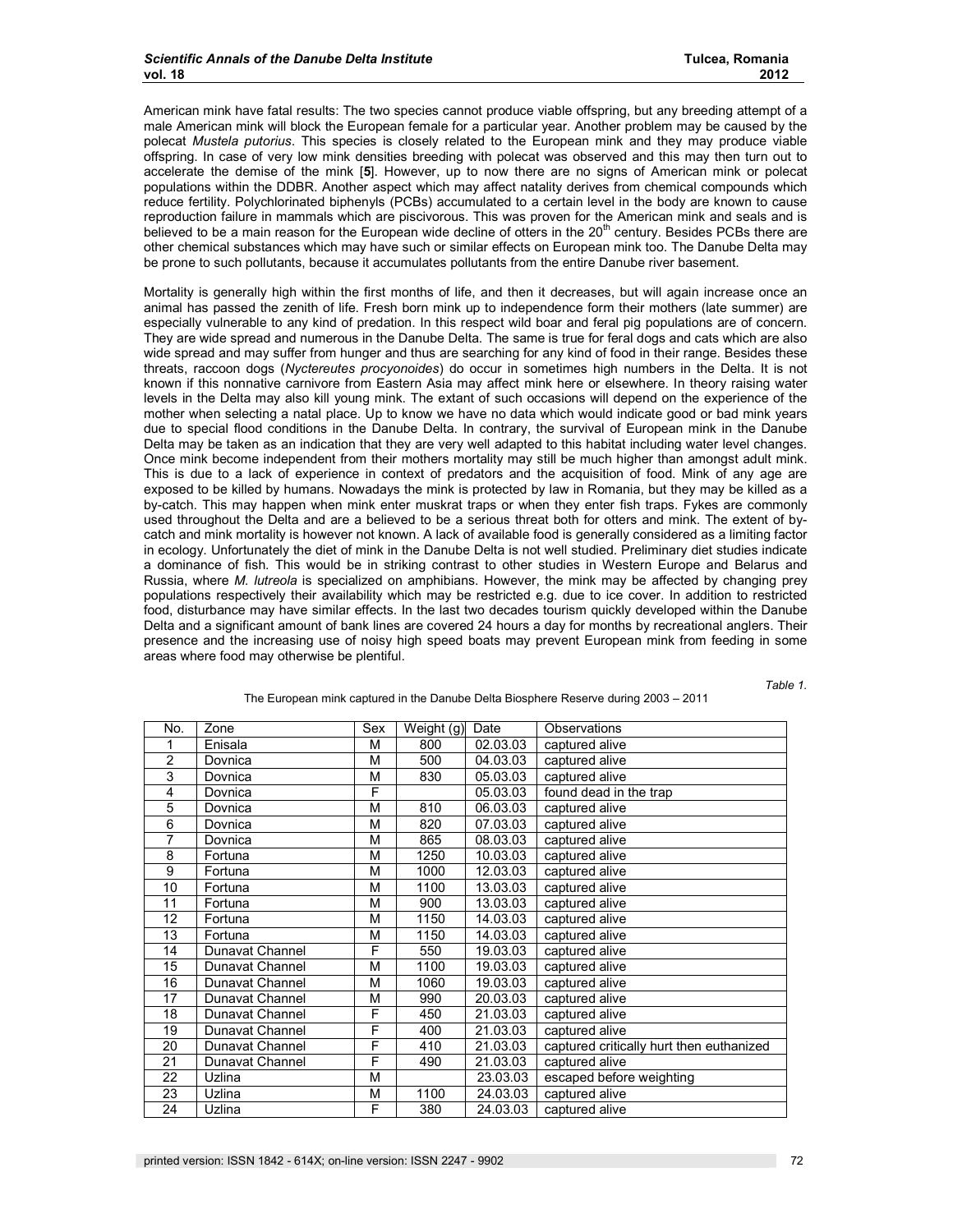| 25              | Uzlina                   | F                       | 480              | 24.03.03 | captured alive                        |
|-----------------|--------------------------|-------------------------|------------------|----------|---------------------------------------|
| 26              | Perivolovca Channel      | M                       | 890              | 25.03.03 | captured alive                        |
| 27              | Perivolovca Channel      | M                       | 620              | 25.03.03 | captured alive                        |
| 28              | Ivancea Channel - Roșu   | F                       | 490              | 04.04.03 | captured alive                        |
| 29              | Draghilia Channel        | $\overline{\mathsf{M}}$ | 950              | 10.03.04 | captured alive                        |
| $\overline{30}$ | Draghilia Channel        | $\overline{M}$          | 1050             | 12.03.04 | captured alive                        |
| $\overline{31}$ | Draghilia Channel        | M                       | $\frac{1025}{ }$ | 12.03.04 | captured alive                        |
| $\overline{32}$ | Draghilia Channel        | M                       | 1025             | 12.03.04 | captured alive                        |
| 33              | Sulimanca Channel        | M                       | 800              | 17.03.04 | captured alive                        |
| 34              | Sulimanca Channel        | M                       | 840              | 18.03.04 | captured alive                        |
| $\overline{35}$ | Sulimanca - Babina Ch.   | M                       | 1050             | 18.03.04 | captured alive                        |
| 36              | Fortuna-Maliuc           | M                       |                  | 17.03.06 | balance out of order                  |
| $\overline{37}$ | Fortuna-Maliuc           | M                       |                  | 17.03.06 | escaped without weighting             |
| 38              | Dranov-Crasnicol         | M                       | 950              | 28.02.07 | captured alive                        |
| 39              | Dranov-Crasnicol         | M                       | 450              | 01.03.07 | captured alive                        |
| 40              | Dranov-Crasnicol         | $\overline{\mathsf{M}}$ | 850              | 02.03.07 | captured alive                        |
| 41              | Dranov-Crasnicol         | M                       | 850              | 02.03.07 | captured alive                        |
| 42              | Perişor                  | M                       | 790              | 05.03.07 | captured alive                        |
| 43              | Perişor                  | M                       | 820              | 07.03.07 | captured alive                        |
| 44              | Sireasa Channel          | M                       | 1100             | 27.02.08 | captured alive                        |
| 45              | Sireasa Channel          | M                       | 1120             | 29.02.08 | captured alive                        |
| 46              | Crasnicol                | M                       | 530              | 03.03.10 | captured alive                        |
| 47              | Crasnicol                | M                       | 980              | 04.03.10 | captured alive                        |
| 48              | <b>Canal Crasnicol</b>   | M                       | 740              | 04.03.10 | captured alive                        |
| 49              | Litcov Channel           | M                       | 940              | 06.03.10 | captured alive                        |
| 50              | <b>Litcov Channel</b>    | F                       | 440              | 06.03.10 | captured alive                        |
| 51              | Litcov Channel           | $\overline{\mathsf{F}}$ | 500              | 06.03.10 | captured alive                        |
| 52              | <b>Litcov Channel</b>    | M                       | $\overline{972}$ | 07.03.10 | captured alive                        |
| $\overline{53}$ | <b>Litcov Channel</b>    | M                       | 780              | 08.03.10 | captured alive                        |
| 54              | <b>Litcov Channel</b>    | F                       | 600              | 08.03.10 | captured alive                        |
| 55              | <b>Litcov Channel</b>    | F                       | 420              | 08.03.10 | captured alive                        |
| 56              | <b>Litcov Channel</b>    | F                       | 560              | 08.03.10 | captured alive                        |
| 57              | <b>Litcov Channel</b>    | M                       | 920              | 08.03.10 | captured alive                        |
| 58              | Dovnica                  | F                       | 400              | 17.03.10 | captured alive                        |
| 59              | Dovnica                  | M                       | 840              | 18.03.10 | recaptured next day on Ceamurlia ch.  |
| 60              | Dovnica                  | F                       | 500              | 18.03.10 | captured alive                        |
| 61              | Ceamurlia                | $\overline{\mathsf{M}}$ | 920              | 18.03.10 | captured alive                        |
| 62              | Dovnica                  | M                       | 900              | 18.03.10 | captured alive                        |
| 63              | Dovnica                  | F                       | 440              | 18.03.10 | captured alive                        |
| 64              | Dovnica                  | M                       | 980              | 19.03.10 | captured alive                        |
| 65              | Dovnica                  | M                       | 820              | 20.03.10 | captured alive                        |
| 66              | Sulina Branch, Mile 9    | M                       | 840              | 21.03.10 | captured alive                        |
| 67              | Sulina Branch, Mile 9    | F                       | 560              | 21.03.10 | captured alive                        |
| 68              | Ceamurlia                | M                       | 800              | 21.03.10 | captured alive                        |
| 69              | Ghermandi                | M                       | 780              | 21.03.10 | recaptured next day on the same place |
| 70              | Sulina Br - Gârla Vătafu | M                       | 760              | 21.03.10 | captured alive                        |
| 71              | Dovnica                  | M                       | 1.126            | 04.03.11 | captured alive                        |
| 72              | Dovnica                  | M                       | 850              | 05.03.11 | captured alive                        |
| 73              | Dovnica                  | M                       | 950              | 05.03.11 | captured alive                        |
| 74              | Iulia Channel            | M                       | 710              | 08.03.11 | captured alive                        |

## **Conservation management**

The discussion of limiting factors above illustrates the dilemma which we face when outlining meaningful management actions. On the one hand we have enough data to realize that the Romanian Danube Delta is the last remaining stronghold of in situ population of European mink. On the other hand we face a significant lack of information on threats and limiting factors [**16**].

In this context it is of vital importance to increase the knowledge by more pointed research. This should focus on the following aspects: a) annual population monitoring in order to understand population dynamics and to detect any occurrence of American mink; b) study on the predator prey relationship (diet, abundance and availability of prey groups); c) study of habitat use under special consideration of disturbance; d) effect of predators and bycatch as potential limiting factors. Besides these research orientated activities an awareness program should be carried out that local people as well as Romanians in general understand the significance and importance of